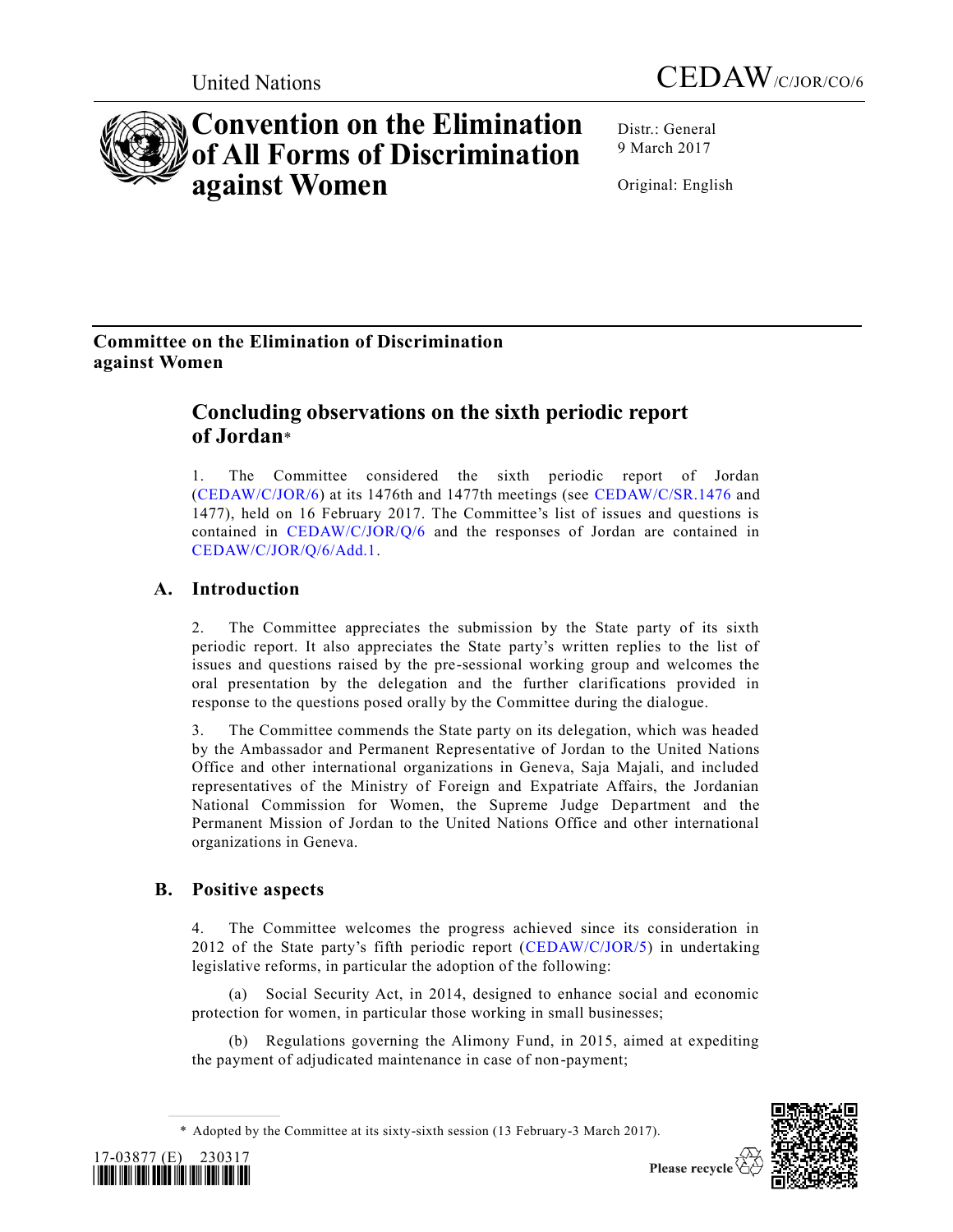(c) Amendments to the Civil Service Code, in 2013, granting male employees paternity leave and female employees a daily nursing hour for nine months following maternity leave.

5. The Committee welcomes the State party's efforts to improve its institutional and policy framework aimed at accelerating the elimination of discrimination against women and promoting gender equality, such as the adoption or creation of the following:

(a) National Framework for Family Protection against Violence, in 2016, the Communication Strategy on Gender-based Violence, in 2015, and the National Strategy to Combat Violence against Women (2014-2017), in 2014;

(b) National Strategy for Women (2013-2017), in 2013;

(c) Ministry of Health Family Planning Strategy (2013-2017) and the National Reproductive Health/Family Planning Strategy (2013-2017), in 2013;

(d) Strategy to promote women's political participation in all elected bodies at the parliamentary, municipal, union, chamber of commerce and industry levels (2012-2017), in 2012;

(e) Anti-trafficking units within the Public Security Directorate, in 2012.

6. The Committee welcomes the increased financial resources allocated by the State party to the National Centre for Human Rights, as well as its reaccreditation, in 2016, as an "A" status national human rights institution by the Global Alliance of National Human Rights Institutions.

# **C. Factors and difficulties preventing the effective implementation of the Convention**

7. The Committee acknowledges the impact of the combined economic, demographic and security challenges facing Jordan as a consequence of the continuing conflicts in the region, in particular the crisis in the Syrian Arab Republic, which has resulted in:

(a) A mass influx of refugees from the Syrian Arab Republic, estimated at 1.4 million persons;

(b) A social and economic cost to Jordanian society, reflected in a sharp increase in poverty and unemployment and overstretched national health and education systems, basic services and infrastructure;

(c) A deteriorating security situation.

8. The Committee notes with concern that the support from the international community has been insufficient to alleviate the burden on the State party and the host community and calls upon donors to meet the humanitarian needs identified by the United Nations.

9. The Committee is concerned about the persistent rise of fundamentalism in the country, which has a negative impact on women's rights.

# **D. Parliament**

10. **The Committee stresses the crucial role of the legislative power in ensuring the full implementation of the Convention (see the statement by the Committee on its relationship with parliamentarians, adopted at the forty-fifth**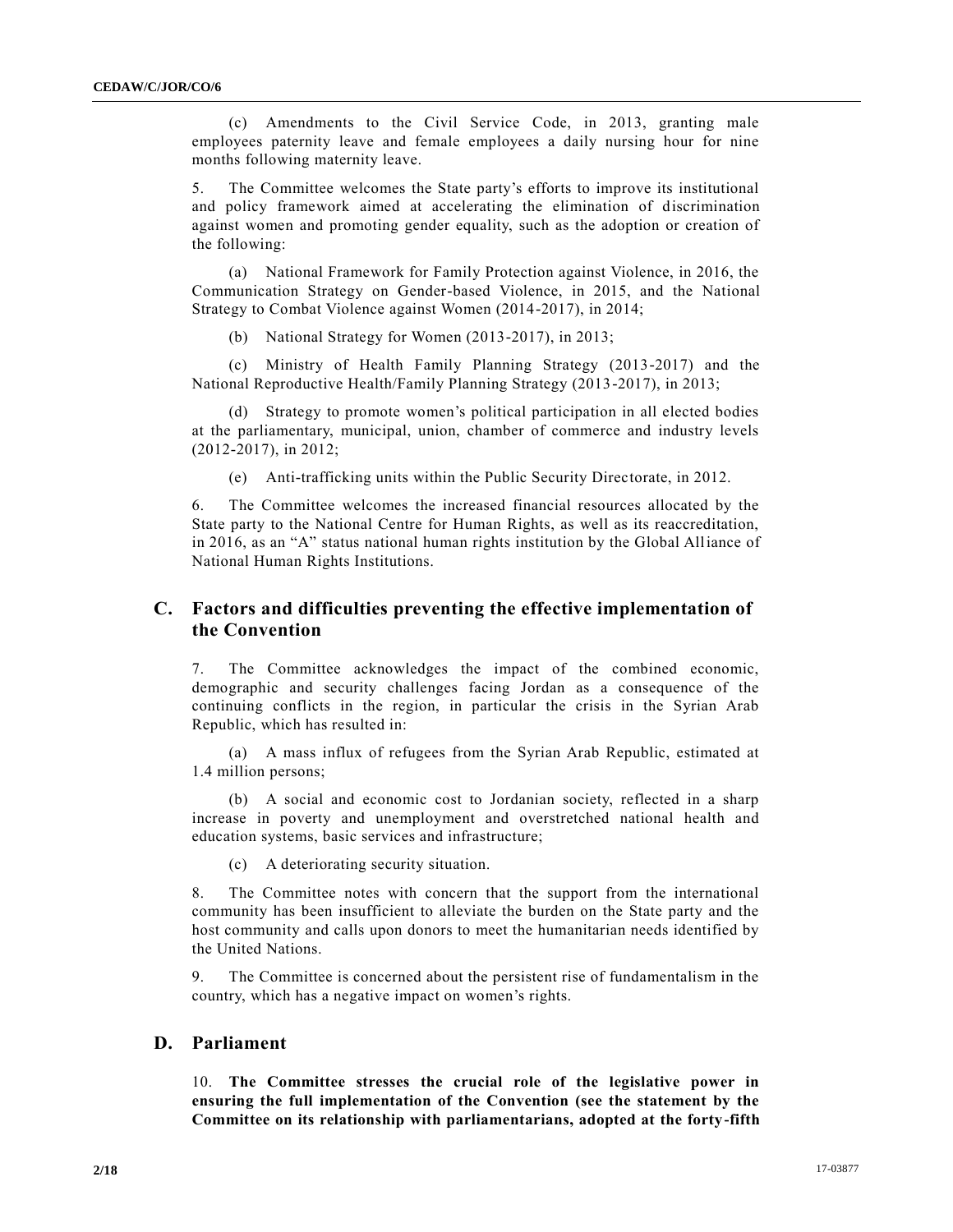**session, in 2010). It invites the parliament, in line with its mandate, to take the necessary steps regarding the implementation of the present concluding observations between now and the next reporting period under the Convention.** 

# **E. Principal areas of concern and recommendations**

#### **Refugee, asylum-seeking and stateless women**

11. The Committee commends the State party for the open border and reception policy that it has had for years regarding Palestinian refugees and those from Iraq and the Syrian Arab Republic, and its remarkable and sustained efforts to ensure protection of and assistance to refugees and asylum seekers. It also welcomes the measures put in place to cope with the massive arrival of Syrian refugees, half of whom are women. The Committee is concerned, however, about the precarious and insecure living conditions of female refugees, in particular those who live outside refugee camps and/or are undocumented. It also notes that Palestinian refugee women fleeing the conflict in the Syrian Arab Republic are often deprived of basic services and essential goods, including education, economic opportunities and health care, and are at a heightened risk of gender-based violence, including sexual violence, labour and sexual exploitation, as well as arrest, detention, forced relocation to refugee camps and refoulement. The Committee is furthermore concerned about:

(a) The policy of non-admission of Palestinian refugees fleeing the conflict in the Syrian Arab Republic, which was adopted in January 2013, as well as the reported forcible return to the Syrian Arab Republic of a number of Palestinian refugees, including women and girls;

(b) Cases of Palestinian mothers fleeing the Syrian Arab Republic being prevented from entering the State party, while their Syrian husbands and children were allowed to do so;

(c) The pervasive underreporting of gender-based violence against refugee women, including sexual violence and exploitation of prostitution, and the limited availability of specialized services;

(d) Early and/or child and forced marriages of refugee women and girls to Syrian and Jordanian men, often in polygamous marriages, for socioeconomic reasons or protection purposes;

Reports of arbitrary withdrawal of Jordanian nationality from citizens of Palestinian origin, including women.

12. **The Committee recommends, in line with its general recommendation No. 32 (2014) on the gender-related dimensions of refugee status, asylum, nationality and statelessness of women, that the State party take prompt measures to improve the security of women and girl refugees and asylum seekers, increase their access to education, training, livelihood opportunities, health care, basic services and essential goods, and ensure that they are not subjected to sexual or labour exploitation. It also recommends that the State party:** 

(a) **Ensure that the principle of non-refoulement is upheld for all women and girls in need of international protection, by abolishing the policy of non-admission of Palestinian refugees fleeing the conflict in the Syrian Arab Republic, introducing procedural safeguards against refoulement and providing effective remedies in expulsion proceedings, establishing gender-**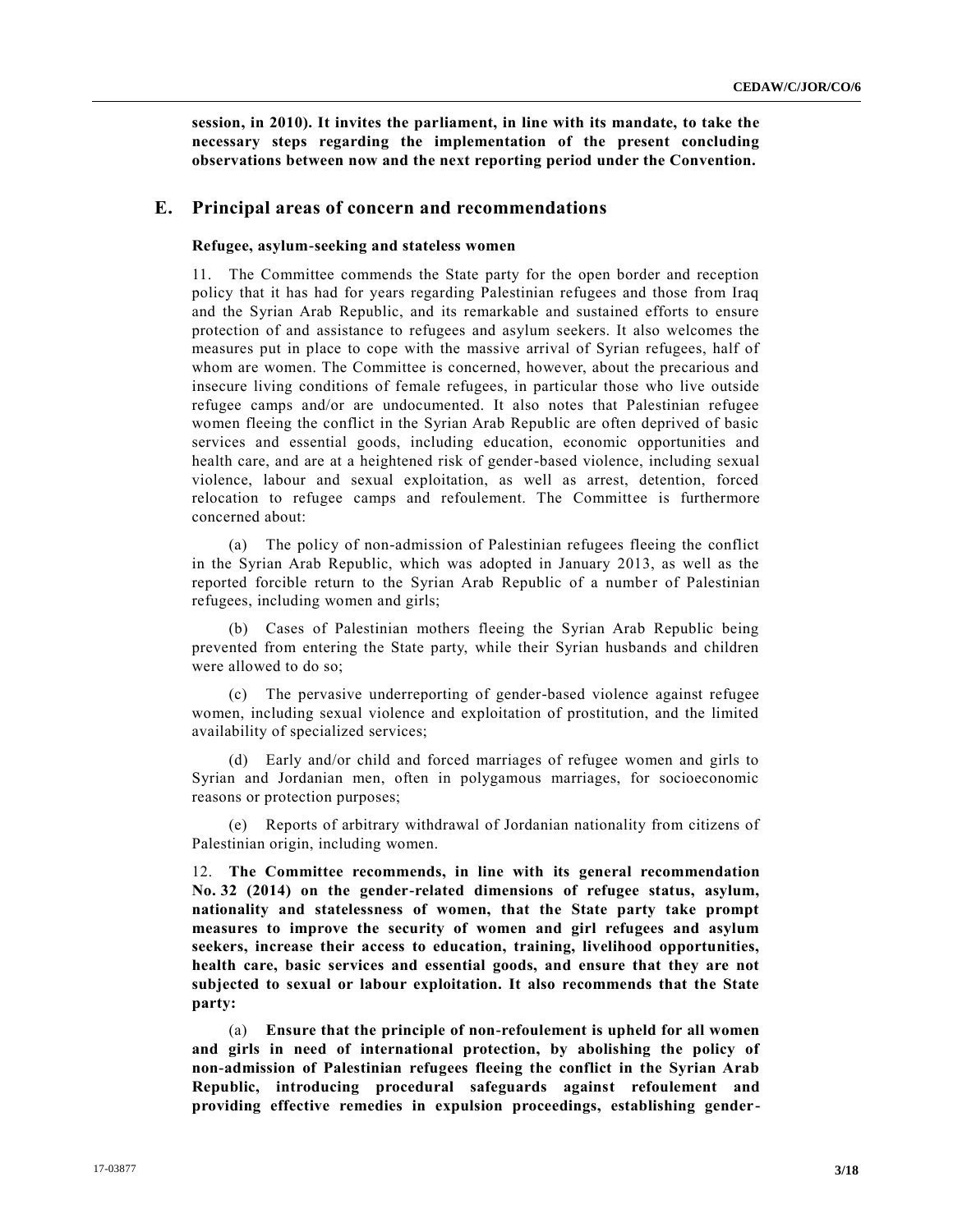**sensitive asylum procedures and defining gender-based violence as a justification for asylum, in line with articles 1 and 2 of the Convention;** 

(b) **Ensure that refugees and asylum seekers, in particular women, are informed about the national referral mechanisms for victims of sexual and gender-based violence and how to gain access to the formal justice system;** 

(c) **Seek technical support for the establishment of a system to collect disaggregated data on incidents of gender-based violence against women, in particular sexual violence, and incidents of forced prostitution and child and/or forced marriage of refugee women and girls, and provide victims with medical and psychosocial assistance and access to justice, in line with article 2 of the Convention and the Committee's general recommendation No. 33 (2015) on women's access to justice;** 

(d) **Put an end to the withdrawal of Jordanian nationality from refugees of Palestinian origin residing in the State party;** 

(e) **Continue to strengthen cooperation with the United Nations system to increase the support from the international community to share the economic burden and provide for the needs of the refugee population, including resettlement and humanitarian admission opportunities, and continue to cooperate with the Office of the United Nations High Commissioner for Refugees and the United Nations Relief and Works Agency for Palestine Refugees in the Near East.** 

#### **Implementation and visibility of the Convention**

13. The Committee notes that, under article 33 of the Constitution and article 24 of the Civil Code, international treaties ratified by the State party, such as the Convention, form an integral part of and take precedence over national law. It notes, however, the absence of information about court proceedings in which provisions of the Convention have been directly invoked or applied, which may indicate a continuing lack of awareness in society in general, and among women in particular, and insufficient knowledge among the judiciary and the legal profession of the Convention.

#### 14. **The Committee recommends that the State party:**

(a) **Ensure that legislative measures to eliminate discrimination against women are in full conformity with the Convention;** 

(b) **Ensure the direct applicability and enforceability of the Convention within the national legal framework and its precedence over national laws;** 

(c) **Further enhance capacity-building programmes for judges, prosecutors, lawyers and law enforcement officials on the application of international legal norms and standards relating to women's human rights, including the Convention and the jurisprudence of the Committee, and make information on those instruments available in Arabic to all women and girls, including by using information campaigns in the media and posting the Convention and all general recommendations issued by the Committee on the relevant government websites.** 

#### **Withdrawal of reservations**

15. Notwithstanding the explanations given by the delegation, the Committee remains concerned about the State party's reluctance to withdraw its reservations to articles 9 (2) and 16 (1) (c), (d) and (g).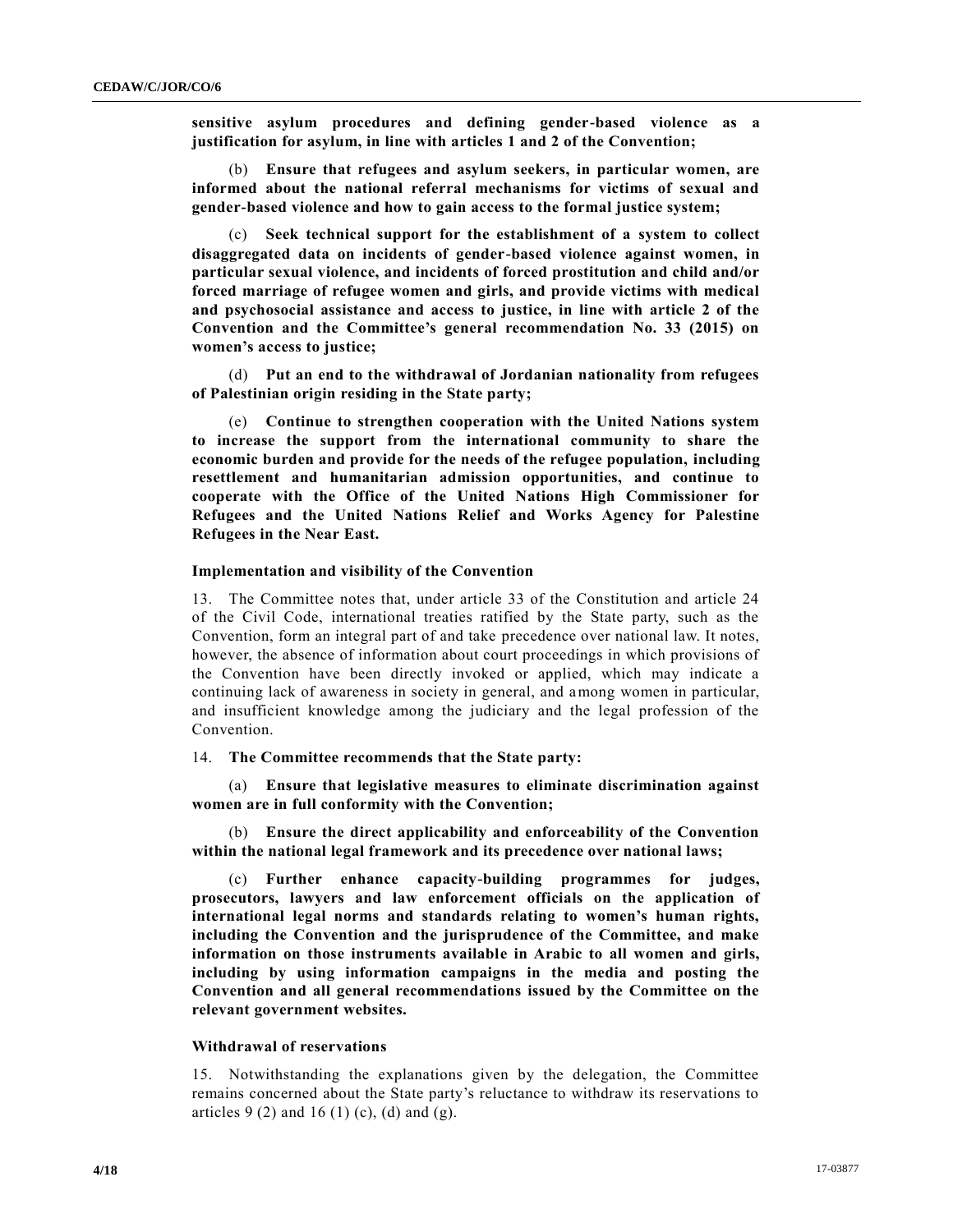16. **The Committee recommends that the State party:** 

(a) **Withdraw its reservations to articles 9 (2) and 16 (1) (c), (d) and (g) of the Convention;** 

(b) **Intensify its efforts, in discussing with leaders of religious communities and religious scholars, taking into consideration best practices in the region and in countries members of the Organization of Islamic Cooperation, to overcome resistance to the withdrawal of such reservations.** 

# **Constitutional and legislative framework**

17. The Committee remains concerned about the lack of comprehensive legislatio n on gender equality, as well as the omission of sex and gender as prohibited grounds for discrimination in article 6 of the Constitution. It is also concerned about the limited scope and applicability of the procedure for challenging laws deemed to be incompatible with the Constitution and international legal obligations.

18. **The Committee recommends that the State party adopt and effectively implement comprehensive legislation on gender equality, including a prohibition of discrimination against women, in line with articles 1 and 2 of the Convention. It also recommends that the State party address the omission of sex and gender as prohibited grounds for discrimination in its Constitution. It further recommends that the State party amend the Constitutional Court Act (2012) to enable stakeholders to challenge laws deemed to be incompatible with the Constitution and international legal obligations.** 

# **Discriminatory laws**

19. The Committee notes with appreciation that a number of laws and regulations have recently been promulgated or are being amended to promote and afford greater protection to women's rights, in particular the repeal of the provision in the Passport Act (1969) that had made the issuance of a wife's passport conditional upon her husband's or guardian's consent. It is concerned, however, about the persistence of discriminatory provisions in various national laws, in particular the Criminal Code, the Family Protection Act, the Personal Status Act, the Labour Code, the Social Security Act, the Civil Retirement Act and the Nationality Act.

20. **The Committee recommends that the State party expedite a comprehensive review of its legislation to ensure compatibility with the provisions of the Convention, and recommends that it accelerate its efforts in repealing all remaining discriminatory provisions in its national legislation, in line with articles 1 and 2 of the Convention and target 5.1 of the Sustainable Development Goals, to end all forms of discrimination against all women and girls everywhere.** 

# **Participation of women in peace processes**

21. The Committee commends the State party on its commitment to the implementation of Security Council resolution [1325 \(2000\)](http://undocs.org/S/RES/1325(2000)) and subsequent resolutions on women and peace and security and notes that a national action plan for the implementation of those resolutions is being developed. It notes with concern, however, that such a plan has not yet been adopted and that no time frame has been provided for its implementation.

22. **The Committee recommends that the State party:** 

(a) **Expedite the adoption of a national action plan on women and peace and security, and develop effective tools for measuring its outcomes;**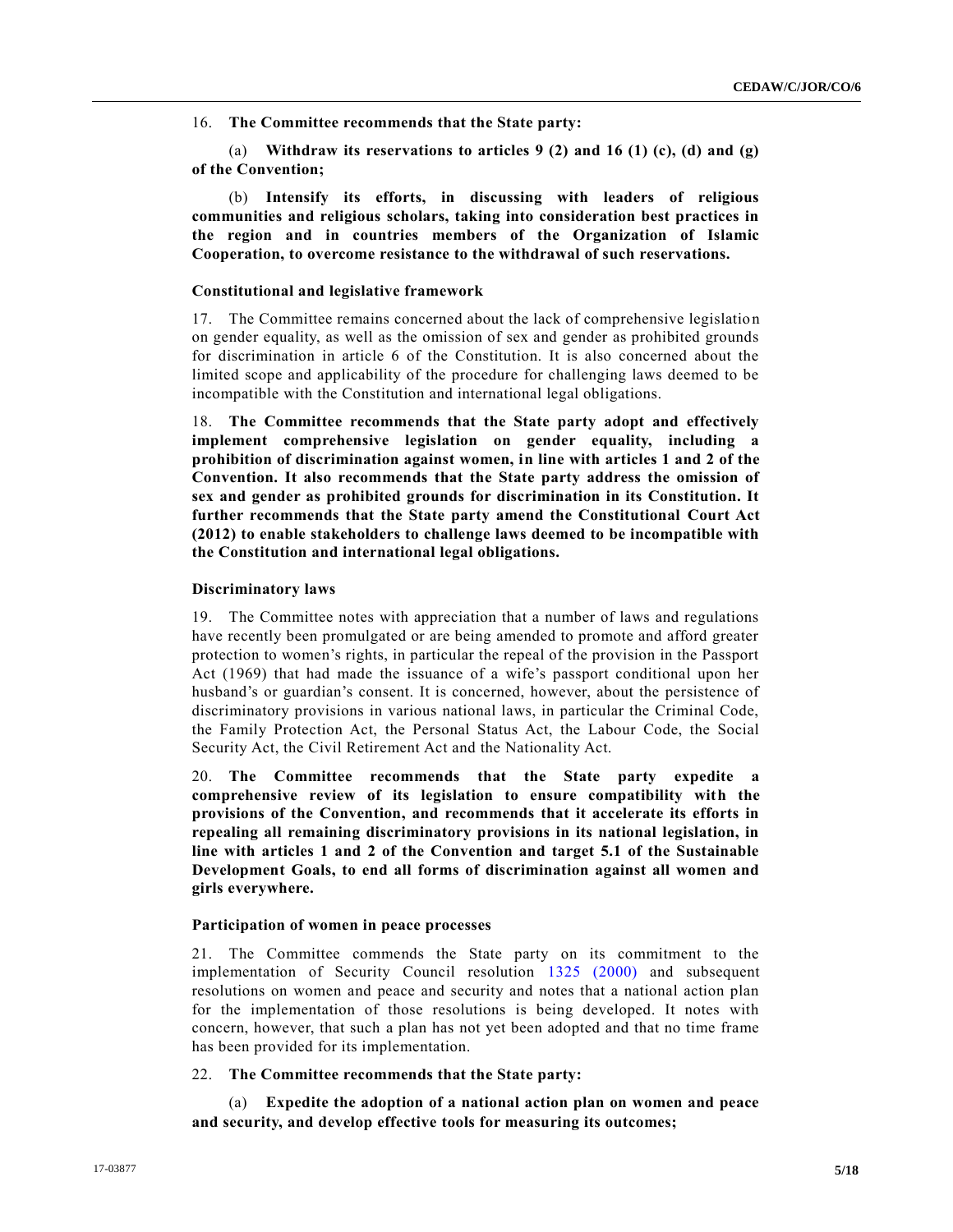(b) **Ensure the participation of women at all levels in the implementation of the projected national action plan and increase support to local women's organizations and networks that are active in peace initiatives and post-conflict reconstruction processes;** 

(c) **Ensure that sufficient financial resources are allocated to its women, peace and security agenda and its national action plan, in line with the recommendations of the global study on the implementation of Security Council resolution [1325 \(2000\).](http://undocs.org/S/RES/1325(2000))** 

#### **Access to justice**

23. The Committee notes the numerous complaint mechanisms accessible to women who are victims of discrimination or violence, including the Women's Rights Unit of the National Centre for Human Rights, the Women's Complaint Unit of the National Commission for Women and the Justice Centre for Legal Aid. The Committee is, however, concerned about persisting barriers to women's access to justice, in particular:

(a) Women's limited knowledge of their rights;

(b) Language barriers faced by women wishing to claim their rights, in particular migrant and refugee women;

(c) The lack of adequate legal aid services;

(d) The lack of knowledge and sensitivity regarding women's rights on the part of law enforcement officials and legal practitioners.

24. **The Committee, in line with its general recommendation No. 33, recommends that the State party:** 

(a) **Enhance women's awareness of their rights and their means of enforcing them, placing particular emphasis on the integration of education on women's rights and gender equality into curricula at all levels, including legal literacy programmes, and emphasizing the crucial role of women's access to justice and the role of men and boys as advocates for the promotion of women's rights;** 

(b) **Institutionalize systems of legal aid and public defence that are accessible, sustainable and responsive to the needs of women and ensure that such services are provided in multiple languages and in a timely, continuous and effective manner at all stages of judicial or quasi-judicial proceedings, including alternative dispute resolution mechanisms;** 

(c) **Take immediate steps, including capacity-building and training programmes on the Convention and women's rights for justice system personnel, to eliminate gender stereotyping and ensure that sharia courts harmonize their norms, procedures and practices with the human rights standards enshrined in the Convention and other international human rights instruments.** 

#### **National machinery for the advancement of women**

25. The Committee welcomes the State party's efforts to increase the visibility and the financial allocations of the Jordanian National Commission for Women, as well as the development of other departmental and intergovernmental coordinating mechanisms on women's equality. It remains concerned, however, about the institutional weakness, limited status, insufficient decision-making authority, shortage of human, technical and financial resources and inadequate presence at the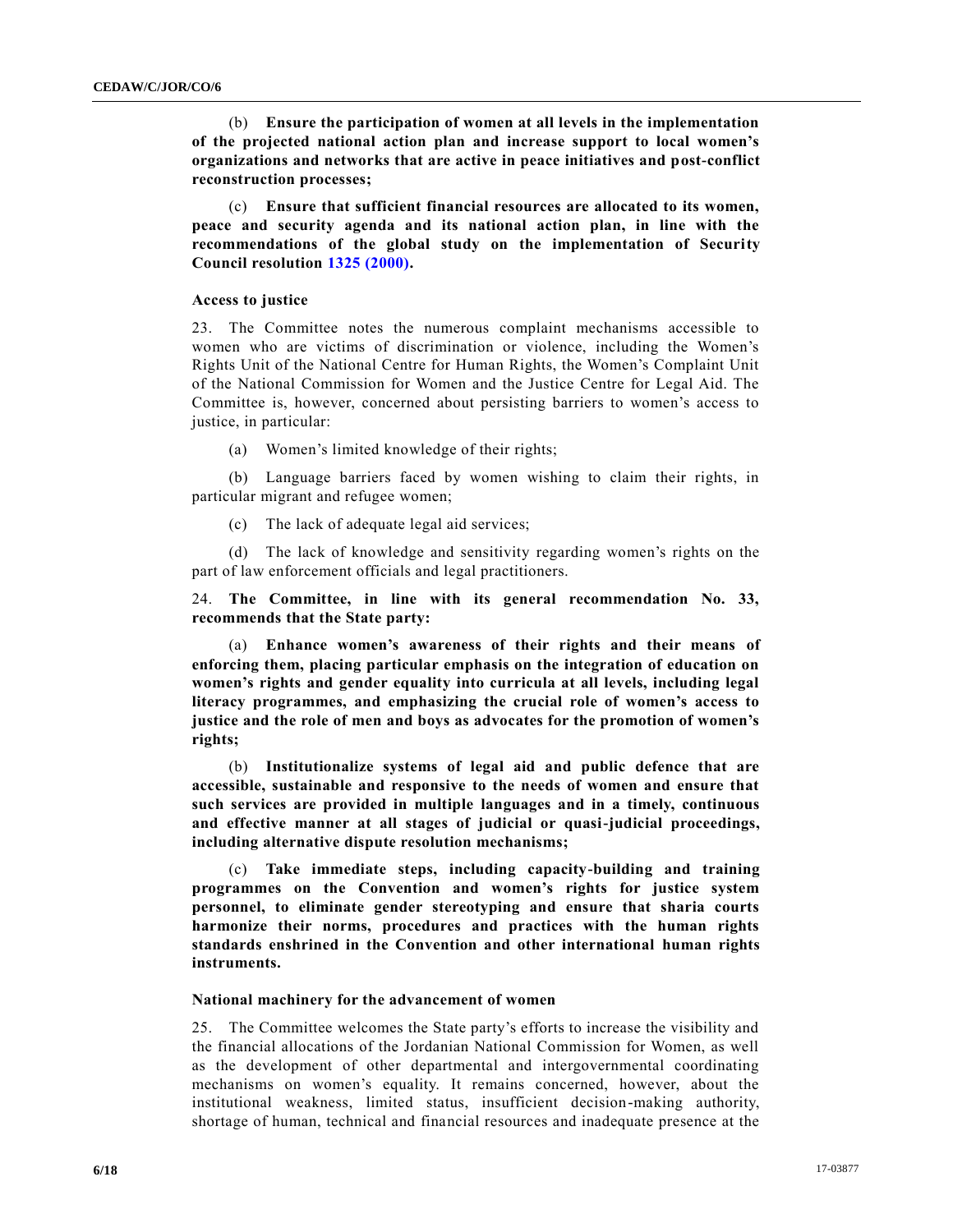governorate and local levels of the national machinery for the advancement of women, as well as the difficulties that it faces in coordinating with other entities and the obstacles that persist in relation to gender mainstreaming throughout all government bodies.

# 26. **The Committee recommends that the State party:**

(a) **Further strengthen the institutional capacity of the national machinery for the advancement of women and provide it with the mandate, decision-making power and human, technical and financial resources necessary to mainstream gender equality throughout all policies of the ministries and in all government offices and for it to be able to open branch offices in all governorates, in particular in rural areas;** 

(b) **Continue to ensure that the national machinery coordinates and cooperates with civil society and women's non-governmental organizations to promote participatory planning for the advancement of women;** 

(c) **Undertake an impact assessment of the National Strategy for Women (2013-2017) to evaluate the progress made towards gender equality and develop a new strategy for the period 2018-2022, as well as a plan of action that clearly defines the competencies of national and local authorities regarding its implementation and that is supported by a comprehensive data collection and monitoring system.** 

# **Temporary special measures**

27. The Committee welcomes the State party's efforts in applying temporary special measures with regard to women's political participation, such as the quota provisions in the Parliamentary Elections Act (2016) and the revised Municipalities Act (2015). The Committee is concerned, however, that temporary special measures are not sufficiently applied as a necessary strategy to accelerate the achievement of substantive equality between women and men in other areas covered by the Convention, in particular employment and education.

28. **The Committee reiterates its previous recommendation (see [CEDAW/C/JOR/CO/5,](http://undocs.org/CEDAW/C/JOR/CO/5) para. 22) that the State party expand the use of temporary special measures, in accordance with article 4 (1) of the Convention and as interpreted by the Committee in its general recommendation No. 25 (2004) on temporary special measures, in all areas covered by the Convention in which women are underrepresented or disadvantaged. To that end, it recommends that the State party:** 

(a) **Raise awareness among parliamentarians, government officials, employers and the general public about the necessity of temporary special measures;** 

(b) **Set time-bound targets and allocate sufficient resources for the implementation of strategies, such as outreach and support programmes, creation of quotas and other proactive measures aimed at achieving the substantive equality of women and men in all areas, in particular employment and vocational training.**

#### **Stereotypes**

29. The Committee is concerned about the persistence of deep-rooted discriminatory stereotypes concerning the roles and responsibilities of women and men in the family and in society, which overemphasize the traditional role of women as mothers and wives, thereby undermining women's social status,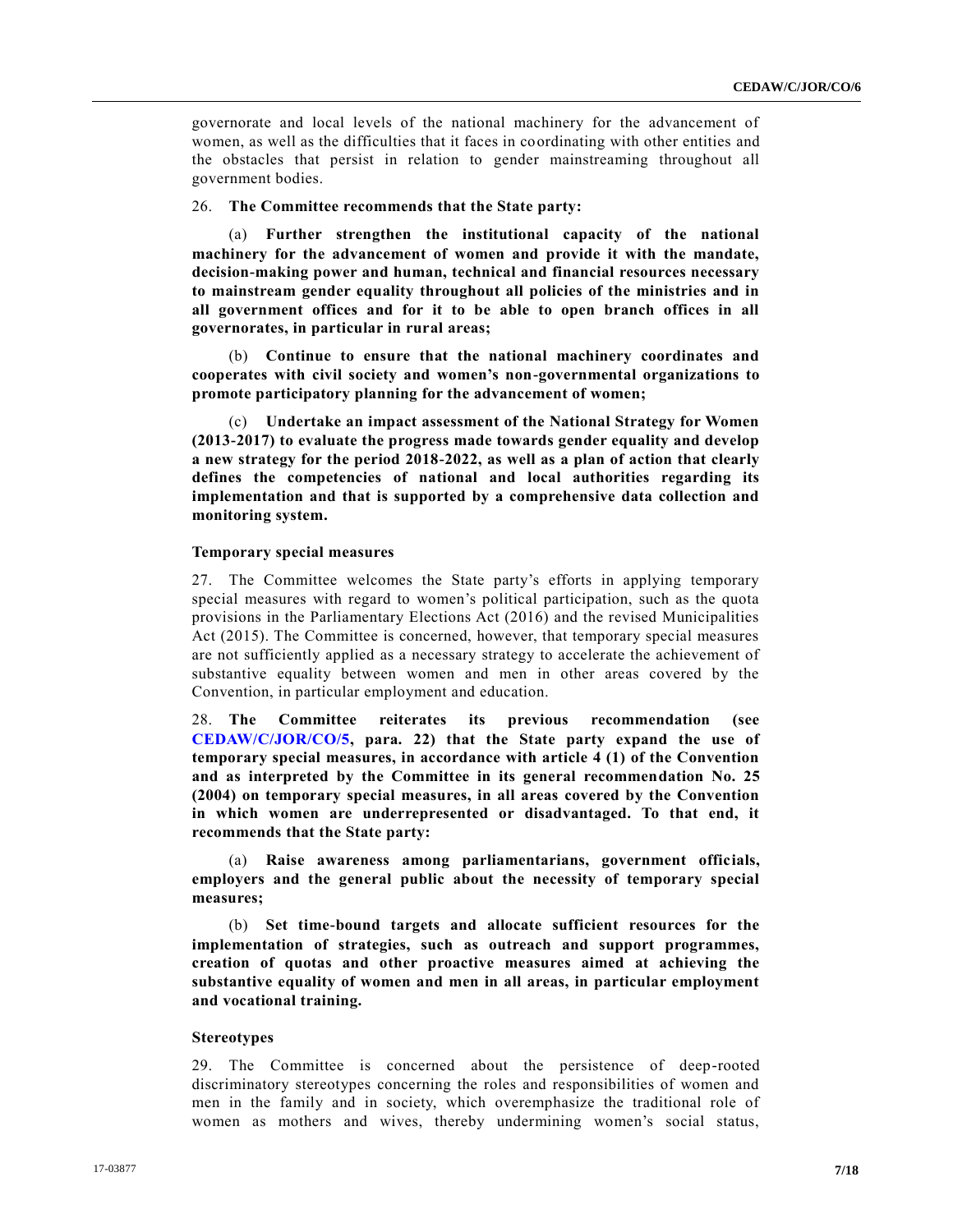autonomy, educational opportunities and professional careers. It notes with concern that patriarchal attitudes are on the rise within State authorities and society, and that gender equality is being openly and increasingly challenged by conservative groups.

30. **The Committee reiterates its previous recommendation (see [CEDAW/C/JOR/CO/5,](http://undocs.org/CEDAW/C/JOR/CO/5) para. 24) that the State party:** 

(a) **Put in place, without delay, a comprehensive strategy to modify or eliminate patriarchal attitudes and stereotypes that discriminate against women. Such measures should include efforts, in collaboration with civil society and community and religious leaders, to educate and raise awareness regarding the substantive equality of women and men and should target women and men at all levels of society;** 

(b) **Accelerate its efforts to launch information campaigns with the media to strengthen understanding of substantive gender equality, and continue to eliminate discriminatory stereotypes about women's roles through the education system to enhance a positive and non-stereotypical portrayal of women.** 

#### **Gender-based violence against women**

31. The Committee notes the information provided by the delegation on the bill on protection against domestic violence. It remains concerned, however, about:

(a) The prevalence of gender-based violence against women in the State party, in particular domestic and sexual violence, and the fact that this remains largely underreported and undocumented;

(b) The absence of specific legislation to eliminate gender-based violence against women in all settings, including a definition of such violence, and to criminalize marital rape;

(c) The lack of clear and well-defined provisions on prevention of violence, protection of victims and the prosecution and punishment of perpetrators in the Family Protection Act (2008);

(d) The low prosecution and conviction rates and the lenient penalties imposed on perpetrators of gender-based violence against women;

(e) The frequent recourse to reconciliation in cases of domestic violence, which can lead to revictimization;

The lack of shelters, support services and other protective measures for women who are victims of gender-based violence, especially in rural areas, which reportedly prevents them from leaving their violent partners;

(g) The lack of statistical data on gender-based violence against women, including domestic violence, in particular on investigations, prosecutions, convictions, sentences and reparations.

32. **Recalling its general recommendation No. 19 (1992) on violence against women, the Committee recommends that the State party:** 

(a) **Enhance its efforts to combat all forms of gender-based violence against women, including domestic and sexual violence, paying particular attention to disadvantaged groups;** 

(b) **Enact legislation to specifically define and criminalize all forms of gender-based violence against women, including marital rape, and address the prevention of violence, protection of victims and prosecution and punishment of perpetrators;**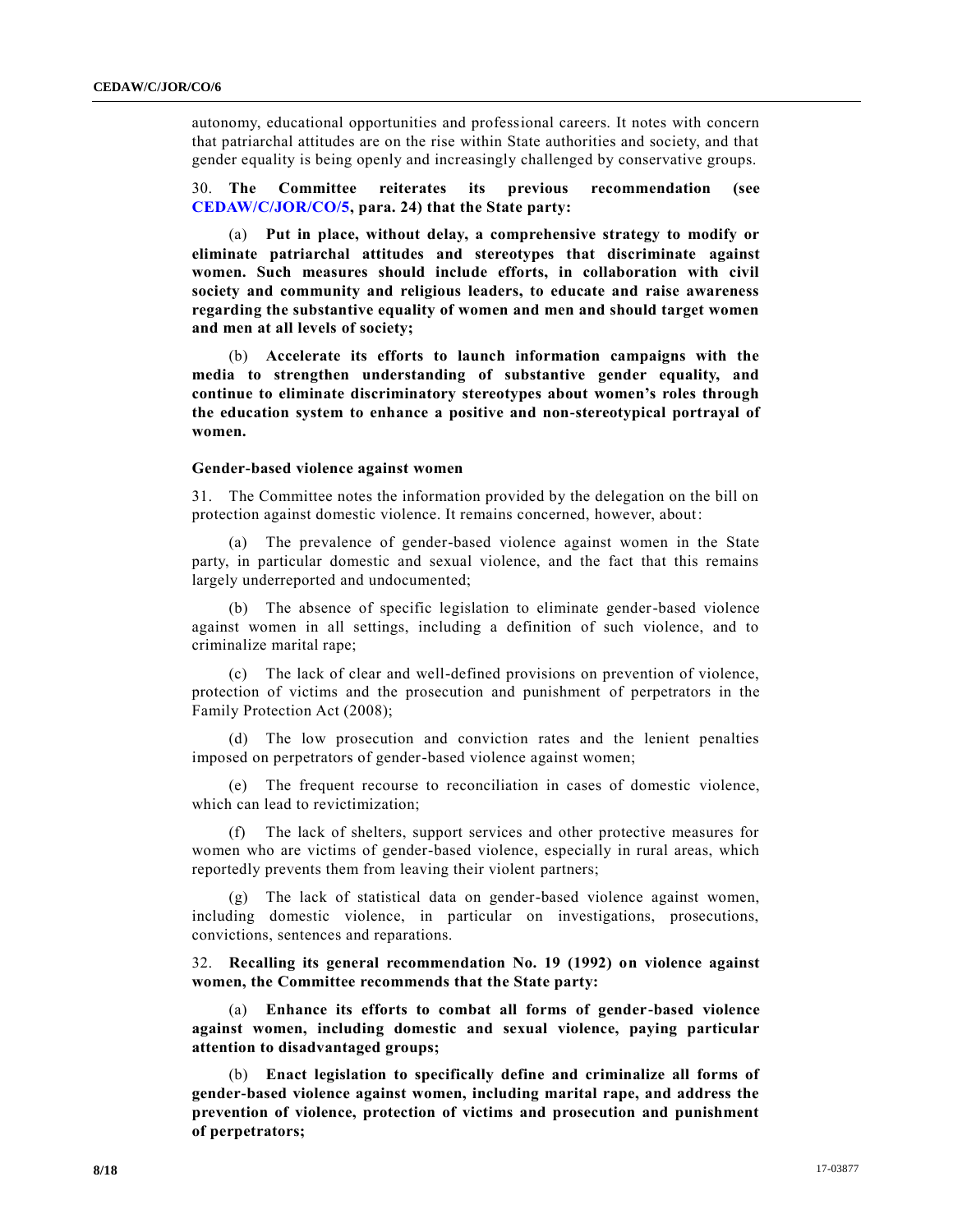(c) **Take measures to encourage women who are victims of violence to report their cases, including by destigmatizing victims, providing capacitybuilding programmes for judges, prosecutors, police officers and other law enforcement officials on how to investigate such cases in a gender-sensitive manner and developing user-friendly reporting guidelines;**

(d) **Ensure that allegations of gender-based violence against women, including domestic violence, are duly investigated, prosecuted and sanctioned and that victims have access to appropriate redress, including compensation;**

Provide mandatory training for judges, prosecutors and law **enforcement officials, especially those who conduct mediation in cases in which domestic violence is deemed to constitute a minor offence, on the strict application of relevant legal provisions;**

(f) **Strengthen services for women who are victims of gender-based violence, including by establishing shelters throughout the territory of the State party and ensuring the availability of psychosocial rehabilitation and reintegration programmes;** 

(g) **Systematically collect data on all forms of gender-based violence against women, disaggregated by sex, age, nationality and the relationship between the victim and the perpetrator, as well as on protection orders, prosecutions and sentences imposed on perpetrators.** 

33. The Committee notes the information concerning the legal reform being carried out in the State party. Nevertheless, it remains concerned about the continued existence of articles 97 to 99, 308 and 340 of the Criminal Code, which exempt rapists from criminal liability if they marry the victim for at least five years, and provide for reduced sentences in certain circumstances for perpetrators of crimes committed in the name of so-called "honour". The Committee is also concerned about the continuous recourse of the State party to administrative detention or "protective custody" of women and girls at risk of becoming victims of those crimes, which allows for their detention in correctional facilities without charge and for indefinite periods.

34. **The Committee recommends that the State party:** 

(a) **Repeal, without further delay, all remaining discriminatory provisions of the Criminal Code condoning gender-based violence against women, in particular articles 97 to 99, 308 and 340, and ensure that rapists and perpetrators of crimes committed in the name of so-called "honour" are prosecuted and punished adequately without benefiting from any mitigating or exculpatory provisions;** 

(b) **Amend the Crimes Prevention Act (1954) with a view to abolishing the practice of administrative detention, in particular the holding of women and girls who are at risk of becoming victims of gender-based violence in "protective custody";**

(c) **Immediately release women and girls arbitrarily placed in "protective custody", establish appropriate shelters and mechanisms for their protection throughout the country and ensure that they consent to any protection measure extended to them.**

#### **Trafficking and exploitation of prostitution**

35. The Committee notes the efforts made by the State party to combat trafficking in persons. It is concerned, however, about the extent of trafficking in women and girls to, from and within the State party for purposes of labour and sexual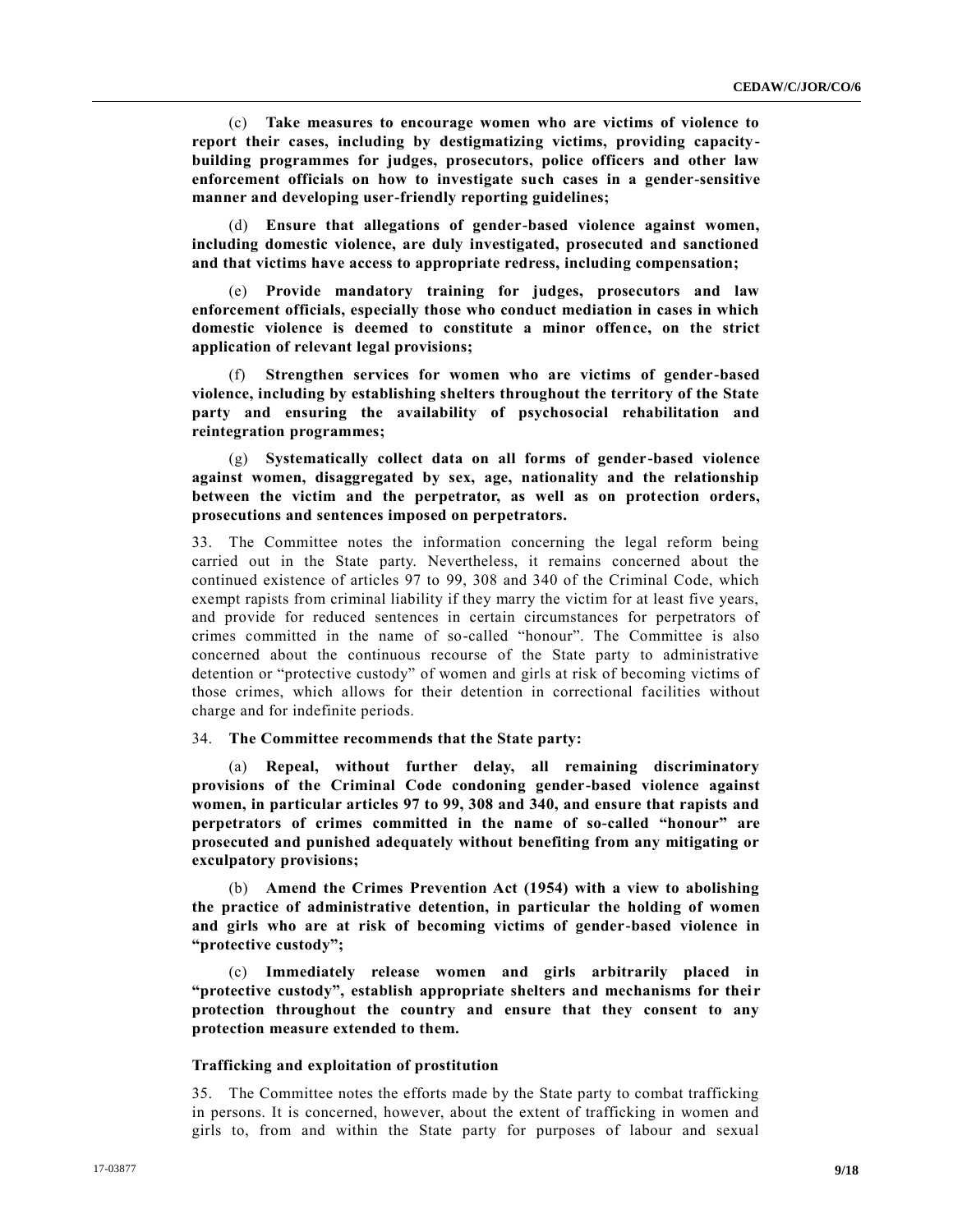exploitation, including frequent cases of Syrian girls being lured into prostitution through false promises of marriage and a better life in the State party, as well as about documented allegations that adolescent refugee girls are sold as brides in the State party. The Committee is furthermore concerned regarding:

(a) The inadequate definition of "trafficking in persons" in the Act to Prevent Trafficking in Persons (2009);

(b) The low rates of prosecution and conviction in cases of trafficking in women and girls;

(c) The weak coordination between government security, justice and social services entities, as well as their insufficient cooperation with civil society;

(d) The lack of adequate mechanisms to identify and refer victims of trafficking, including women in prostitution, who have reportedly been arrested, detained and deported for acts committed as a consequence of having been trafficked;

(e) The lack of systematically organized rehabilitation and reintegration measures, including access to counselling, medical treatment, psychological support and redress, including compensation, for victims of trafficking, in particular for refugee, asylum-seeking and migrant women and women domestic workers.

36. **The Committee recommends that the State party:** 

(a) **Include in its Act to Prevent Trafficking in Persons a comprehensive definition of trafficking, as well as provision for the investigation, prosecution and punishment of such acts in accordance with the Protocol to Prevent, Suppress and Punish Trafficking in Persons, Especially Women and Children, supplementing the United Nations Convention against Transnational Organized Crime, and provide mandatory gender-sensitive training to judges, prosecutors, border police, immigration authorities and other law enforcement officials on this law to ensure its strict application;**

(b) **Assess the impact of the National Strategy to Combat Trafficking in Persons (2010-2013) and adopt a new strategy and action plan for the period 2017-2020;** 

(c) **Investigate, prosecute and adequately punish all cases of trafficking in persons, especially women and girls;**

(d) **Ensure inter-agency coordination between government security, justice and social services entities to combat trafficking and strengthen their cooperation with civil society;** 

(e) **Strengthen measures to identify and provide support to women at risk of trafficking;**

(f) **Ensure that women who are victims of trafficking and exploitation of prostitution are exempted from any liability and provided with adequate protection, such as witness protection programmes and temporary residence permits, irrespective of their ability or willingness to cooperate with the prosecutorial authorities;**

(g) **Provide victims of trafficking with adequate access to health care and counselling, strengthen the human, technical and financial resources of social work centres and provide targeted training for social workers dealing with victims of trafficking;**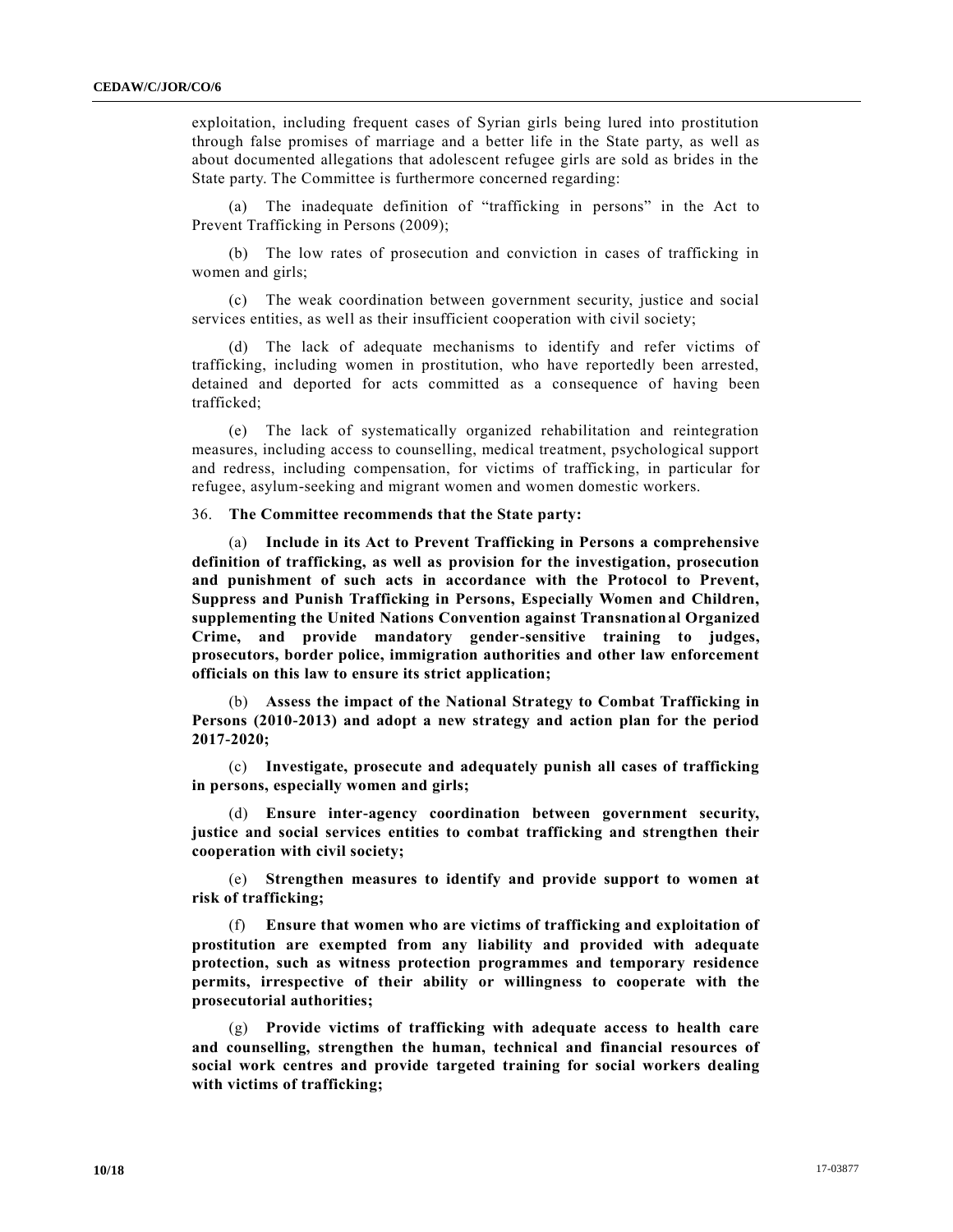(h) **Ensure that all victims of trafficking, irrespective of their national or social background, obtain effective protection and redress, including rehabilitation and compensation;**

(i) **Address the root causes of trafficking and exploitation of women and girls in prostitution by adopting and implementing adequately resourced programmes and other appropriate measures to create educational and employment opportunities for women, in particular refugees and migrant workers, who are at risk of being trafficked or exploited in prostitution.**

# **Participation in political and public life**

37. The Committee is aware of the State party's use of temporary special measures to accelerate the participation of women in political life, notably in the Parliamentary Elections Act (2016) and the revised Municipalities Act (2015). It is concerned, however, about the low participation of women at all levels of decision making, including within the Government, the parliament, the judiciary and the civil service, and the lack of specific steps to address the underlying causes of the exclusion of women from decision-making, including prevailing social and cultural attitudes.

38. **In line with its general recommendation No. 23 (1997) on women in political and public life, the Committee recommends that the State party adopt measures, including temporary special measures, in accordance with article 4 (1) of the Convention and the Committee's general recommendation No. 25, including quotas and benchmarks with specific time frames, in order to achieve the equal and full participation of women in political and public life and in decision-making at the local and national levels, including in the judiciary and the civil service. It also recommends that the State party implement awarenessraising campaigns for society as a whole about the importance of women's participation in decision-making, including the participation of women belonging to disadvantaged or marginalized groups, and offer training and mentoring programmes on leadership and negotiation skills for current and future women leaders.** 

# **Nationality**

39. The Committee notes with appreciation the information provided by the delegation that no cases of statelessness have been reported in the State party, as the Nationality Act (1954) stipulates that a child born to a Jordanian mother and a foreign father has the right to acquire Jordanian nationality if she or he is born in Jordan and the father is either unknown or stateless. This provision includes the children of fathers who are Palestinian refugees. The Committee remains concerned, however, that, under the Act, Jordanian women are not entitled to pass their nationality on to their foreign spouses and their children. It is further concerned that the decision taken by the State party in 2014 to grant children of Jordanian mothers (who have resided in the country for a minimum of five years) and foreign fathers some "privileges" (*mazaya*) in areas such as education, health, work, property ownership and investment has not yet been published nor fully implemented.

# 40. **The Committee recommends that the State party:**

(a) **Review the Nationality Act, while taking into consideration practices of other States parties from the region that have successfully amended their nationality laws, to ensure equality between women and men with regard to the acquisition, change and retention of nationality and to enable Jordanian women to pass their nationality on to their foreign spouses and their mutual children;**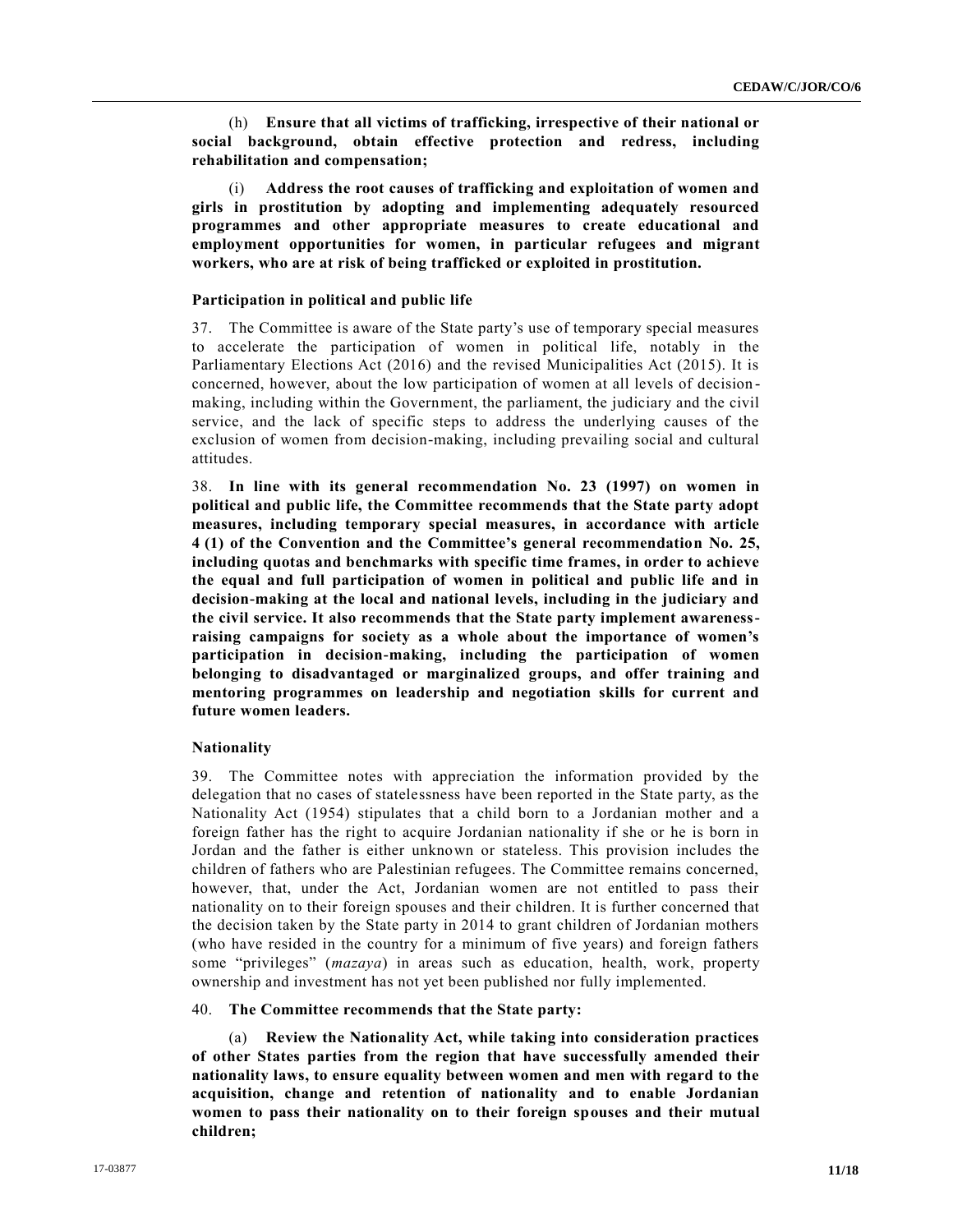(b) **Ensure that the "privileges" (***mazaya***) approved by the Cabinet in 2014 are implemented without delay and that government agencies comply with that decision, including by making it accessible in the Official Gazette;** 

(c) **Consider lifting the five-year residence requirement for mothers in order to increase the number of children eligible for such services.** 

#### **Education**

41. The Committee notes with appreciation that gender parity has been reached in primary education and that female enrolment rates in secondary and higher education are now higher than those for men. It further welcomes the measures taken to reduce school dropout and illiteracy rates among girls and boys. The Committee is concerned, however, that:

(a) Young married women have limited access to the education system;

(b) Female illiteracy and school dropout rates are still high in rural areas and among refugee girls;

(c) There is a lack of age-appropriate education on sexual and reproductive health and rights in schools;

(d) Traditional images of women's roles and responsibilities in schoolbooks perpetuate the disadvantaged status of girls and women;

(e) Teachers lack training on women's rights and gender equality and career guidance encouraging women and girls to choose non-traditional career paths is limited, in particular in the fields of science and technology;

(f) The number of women and girls in vocational training is limited.

42. **In line with article 10 of the Convention, the Committee draws attention to target 4.1 of the Sustainable Development Goals and recommends that the State party ensure that all girls and boys complete free, equitable and highquality primary and secondary education that leads to effective outcomes. The Committee recommends that the State party:** 

(a) **Ensure that pregnant girls and young women and mothers are supported and assisted in continuing their school education;**

(b) **Continue efforts to ensure access to education for girls living in rural areas and refugee girls and address their high illiteracy and dropout rates;**

(c) **Ensure the integration into school curricula of mandatory, ageappropriate sexual and reproductive health education, paying special attention to the prevention of early pregnancy and sexually transmitted infections, as well as sexual violence;**

(d) **Intensify its efforts to review curricula and textbooks at all levels of education to eliminate any stereotyped and patriarchal depictions of the roles of women, and enhance training for teachers on gender equality and women's rights with a view to changing existing stereotypical views and attitudes towards the roles of women and men in the family and society;**

(e) **Give priority to eliminating traditional stereotypes and structural barriers that may deter girls from enrolling in traditionally male-dominated fields of study, such as science and technology, and step up efforts to provide girls with career counselling on non-traditional career paths and non-stereotypical vocational training that correspond with market demands;**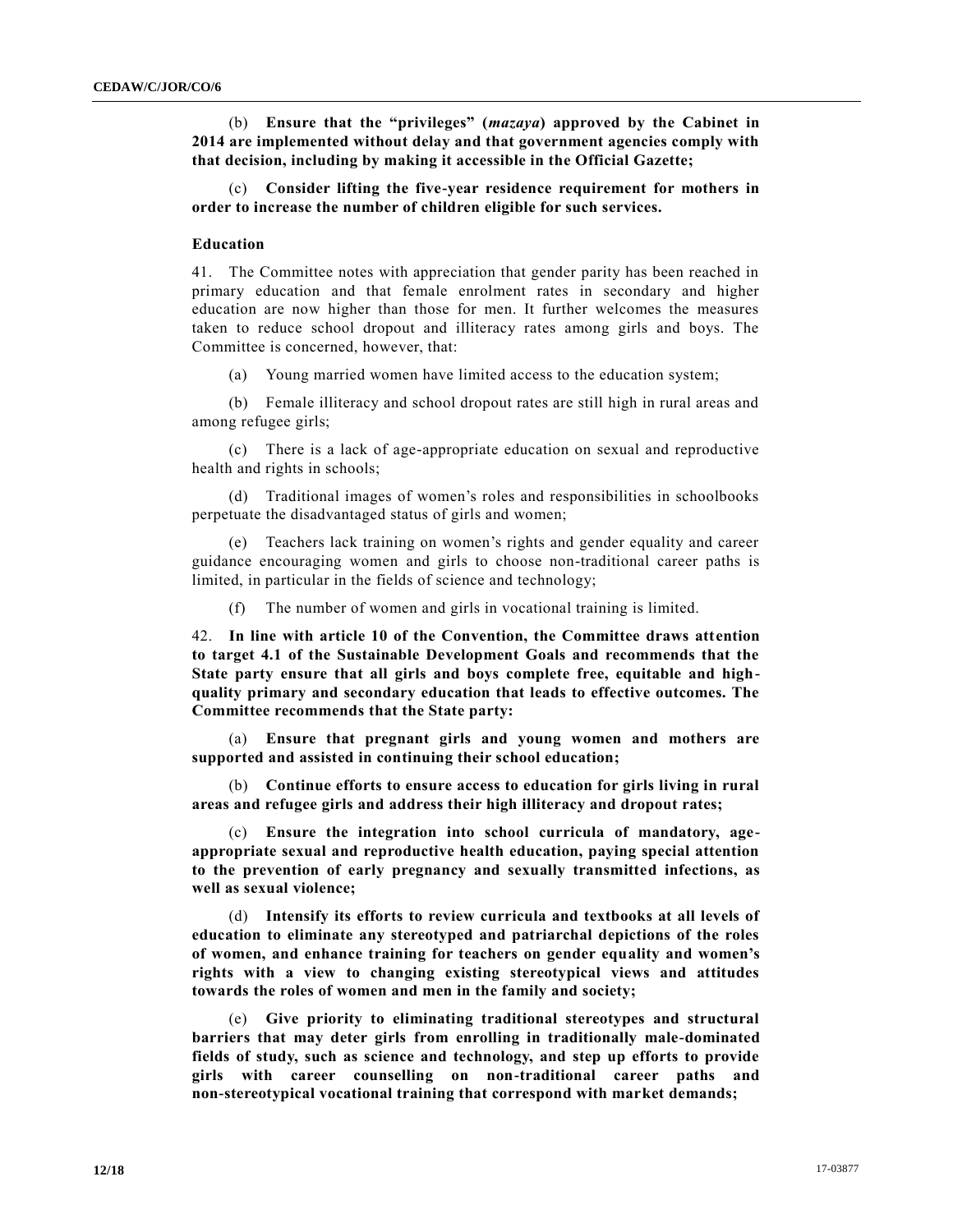# (f) **Promote vocational training for women and girls and encourage them to take part in such training.**

#### **Employment**

43. The Committee is concerned about:

(a) The insufficient measures to promote the concept of shared family responsibilities and to combat the difficulties that women face in combining work and family responsibilities;

(b) The very high rate of unemployed women and their marginalization from formal labour markets;

(c) Continuing horizontal and vertical occupational segregation and the concentration of women in low-paid jobs;

(d) The persistent gender wage gap, especially in the private sector;

(e) The lack of provision in the Labour Code for the principle of equal pay for men and women for work of equal value;

(f) The lack of information on labour inspections of women's working conditions, in particular in the private and informal sectors;

(g) The lack of participation and representation of women in labour unions;

(h) The harsh conditions and high risk of physical and sexual abuse faced by many girls engaged as domestic workers.

44. **The Committee recommends that the State party:** 

(a) **Promote the equal sharing of family and domestic responsibilities between women and men, including by introducing compulsory paternity or shared parental leave following childbirth;** 

(b) **Take measures, including temporary special measures, in line with article 4 (1) of the Convention and the Committee's general recommendation No. 25, such as creating incentives for employers to recruit women, introducing flexible working arrangements and strengthening professional training for women, in order to enhance women's access to the formal labour market;** 

(c) **Adopt effective measures, including skills training, and incentives with a view to encouraging women to work in non-traditional fields and eliminating occupational segregation, both horizontal and vertical, in the public and private sectors;**

(d) **Adopt and effectively implement legislation guaranteeing equal pay for work of equal value in order to narrow and then close the wage gap between women and men, including by applying gender-sensitive analytical job classification and evaluation methods and regular pay surveys;** 

(e) **Establish and provide adequate human and financial resources for labour inspectorates to enable them to monitor and sanction discriminatory employment practices against women, especially in the private and informal sectors;** 

(f) **Remove girls, in particular those working as domestic workers, from the worst forms of child labour and ensure that legal proceedings are pursued against those who abuse and exploit them;**

(g) **Promote and encourage the participation and representation of women in labour unions;**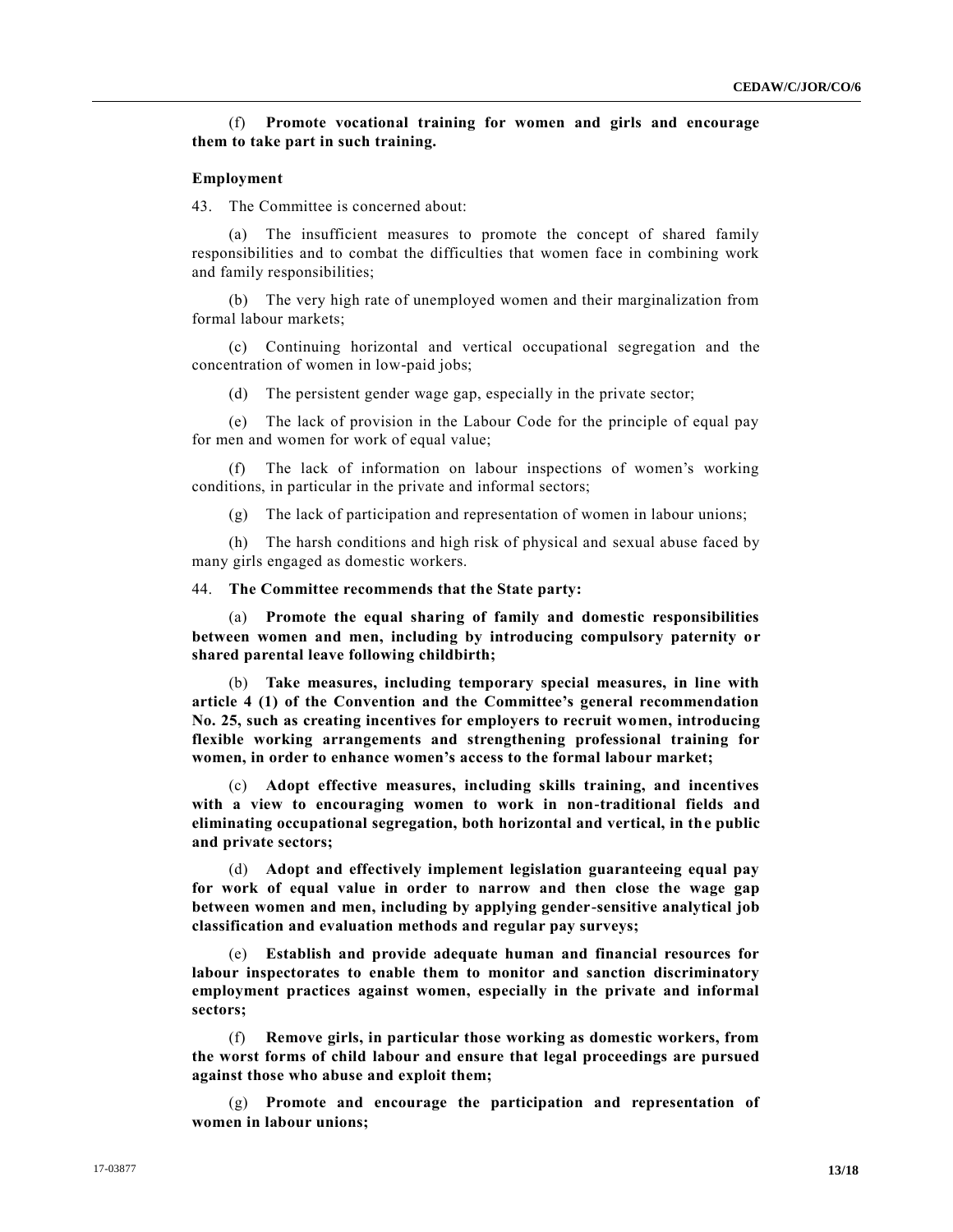# (h) **Systematically monitor and evaluate the implementation of the above-mentioned measures.**

# **Women migrant domestic workers**

45. The Committee welcomes the measures adopted by the State party to protect the rights of women migrant domestic workers, such as issuing unified standard contracts, placing such workers under the provisions of the Labour Code, regulating employment agencies, adopting a law criminalizing trafficking in persons, increasing the number of labour inspectors, setting up a hotline and establishing shelters for victims of abuse and exploitation. The Committee is concerned, however, about:

(a) The fact that these measures have proved insufficient to ensure respect for the human rights of women migrant domestic workers, as evidenced by their high exposure to economic and physical abuse and exploitation and the persistence of practices such as the confiscation of passports by employers and the maintenance of the *kafalah* system, which further increase their risk of exploitation and make it difficult for them to leave abusive employers;

(b) Obstacles affecting women migrant domestic workers' access to justice, including fear of expulsion and insecurity of residence while legal proceedings are under way;

(c) The ineffective application of the Labour Code in relation to women migrant domestic workers;

(d) The lack of regular inspection visits to monitor working conditions;

(e) The absence of an enforcement mechanism for the work contracts of women migrant domestic workers;

(f) The lack of shelters for victims of abuse and exploitation.

46. **The Committee, in line with its general recommendation No. 26 (2008) on women migrant workers, recommends that the State party:** 

(a) **Raise awareness among women migrant domestic workers of their human rights under the Convention and monitor the work of employment agencies, including by establishing an enforcement mechanism to ensure that the same contracts are used in the State party and in workers' countries of origin;** 

(b) **Intensify its efforts to effectively implement the Labour Code and the numerous related regulations, adopt a specific law regulating domestic employment, with adequate sanctions for employers engaging in abusive practices, including passport confiscation, and ratify the Domestic Workers Convention, 2011 (No. 189), of the International Labour Organization;** 

(c) **Abolish the** *kafalah* **system and ensure that women migrant domestic workers have effective access to justice, including by guaranteeing their safety and residence while legal proceedings are under way;** 

(d) **Ensure regular inspection visits to women migrant workers' workplaces and dormitories;**

(e) **Provide a sufficient number of shelters for victims of abuse and exploitation and ensure that they cover the entire territory of the State party;**

(f) **Take the measures necessary to protect the rights of women migrant domestic workers, including by encouraging the establishment of a domestic workers' union.**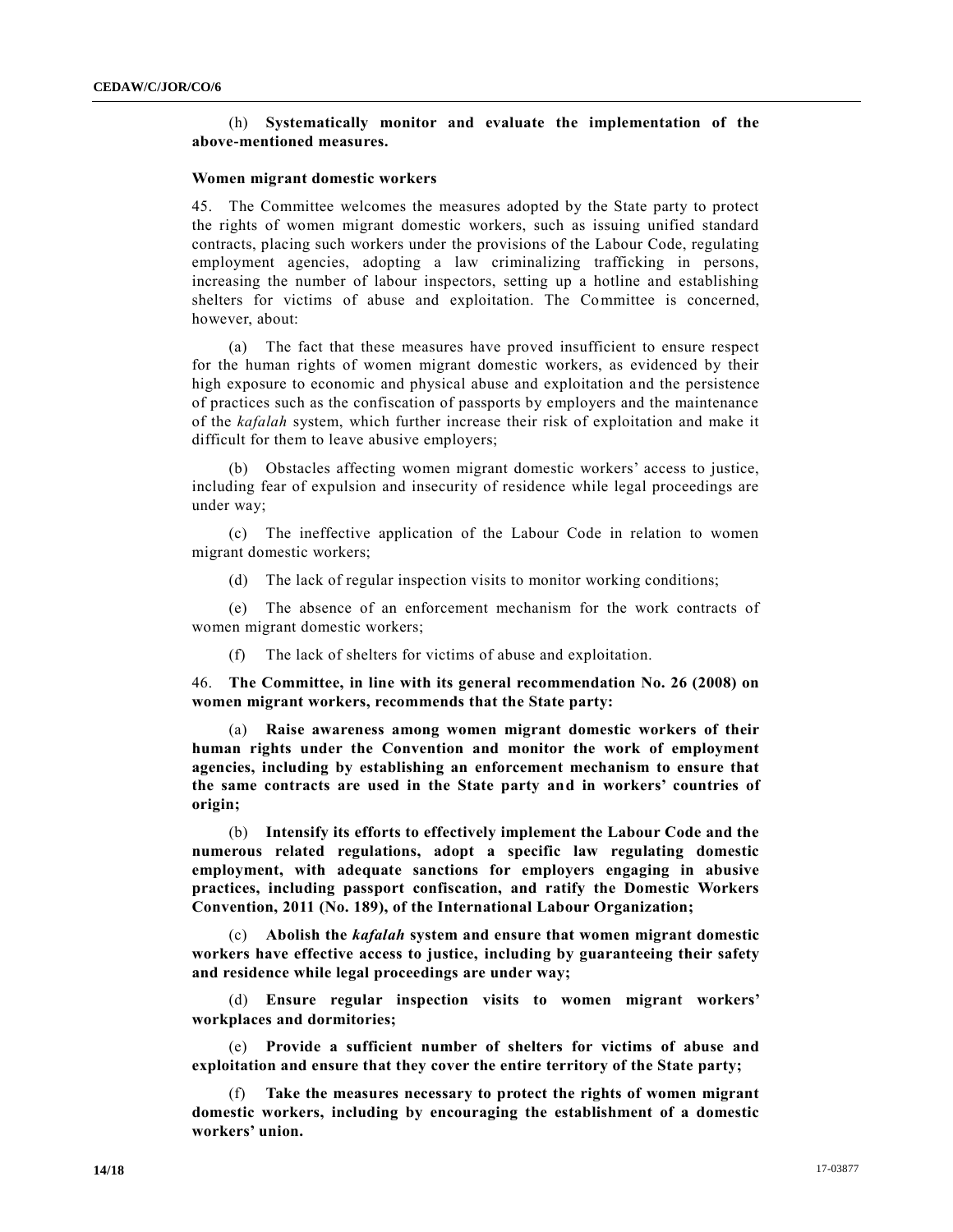# **Health**

47. The Committee welcomes the successful implementation of a number of primary health-care plans, including the National Reproductive Health/Family Planning Strategy (2013-2017). The Committee is concerned, however, about:

(a) The limited access of women and adolescent girls to sexual and reproductive health services in rural and remote areas of the State party;

(b) The criminalization of abortion, except when the life or health of the pregnant woman or girl is at risk, and the fact that it compels women, in particular those living in rural areas, to resort to unsafe and illegal abortion;

(c) The limited access to modern contraceptives, especially in rural areas;

(d) The limited access of women and girls to HIV counselling and testing services at prenatal clinics.

48. **The Committee recommends that the State party, in line with its general recommendation No. 24 (1999) on women and health:** 

(a) **Provide comprehensive health services, in particular sexual and reproductive health services, including antenatal, delivery and postnatal services, in each region in accordance with its size and population;** 

(b) **Amend its Public Health Act to legalize abortion and ensure its legal and practical availability in cases in which the life and/or health of the pregnant woman or girl is at risk and in cases of rape, incest and serious impairment of the fetus, and to decriminalize it in all other cases and increase women's access to safe abortion and to post-abortion care services;**

(c) **Ensure the availability and accessibility of modern forms of contraception and reproductive services to all women and adolescent girls in the State party;**

(d) **Improve the access of women and girls to HIV counselling and testing services at prenatal clinics.** 

#### **Rural women**

49. The Committee notes with appreciation the training courses and development projects targeting rural women, including rural women who head households. It remains concerned, however, about:

(a) The disadvantaged position of women in rural and remote areas who face poverty, difficulties in gaining access to health care, education and income generating activities, and a lack of participation in decision-making processes at the community level;

(b) The prevalence of discriminatory practices that prevent rural women from inheriting or acquiring ownership of agricultural land and other property.

50. **The Committee, in line with its general recommendation No. 34 (2016) on the rights of rural women, recommends that the State party:** 

(a) **Develop and implement measures, including temporary special measures, to accelerate the achievement of substantive equality for rural women in all areas in which they are underrepresented or disadvantaged, including political and public life, education, health and employment, put in place programmes to reduce the engagement of rural girls in unpaid care work, which constitutes a barrier to school attendance, and design and implement**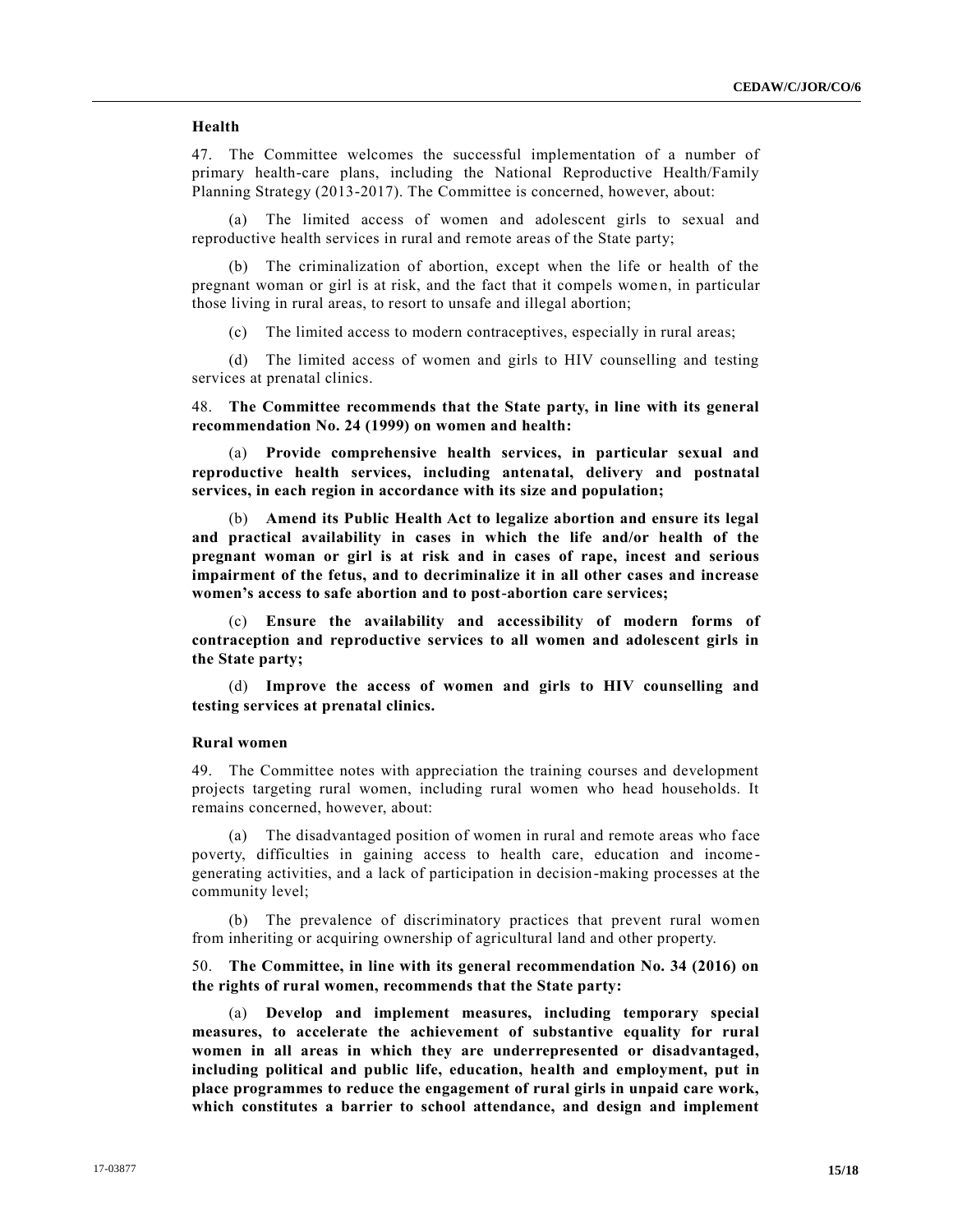**targeted measures to create income-generating opportunities for rural women in their localities;**

(b) **Address negative traditional practices that affect the full enjoyment of rural women's right to agricultural land and other property, and launch awareness-raising campaigns on their legal right to ownership and inheritance.** 

#### **Gender and climate change**

51. The Committee commends the State party for its action plan and training manual on gender and climate change, which were launched in 2011, but requires additional information on how women participated in the development of the action plan and how a gender perspective was applied in the identification of adaptation and mitigation measures.

52. **The Committee recommends that the State party provide, in its next periodic report, information on:** 

(a) **The participation of women in the development and implementation of the plan;**

(b) **Best practices in adaptation and mitigation measures identified from a gender perspective.** 

#### **Women with disabilities**

53. The Committee takes note of the fatwa that was issued in January 2014 by the Department for the Rendering of Formal Islamic Law Opinions in Decision No. 194 (2014/2) prohibiting the sterilization of girls with disabilities and stipulating society's responsibility for girls with disabilities. Nevertheless, the Committee remains concerned about reported cases of compulsory or voluntary sterilizations of women with disabilities that are not for medical reasons, performed by the families of women and girls with mental disabilities. The Committee is further concerned that the law protecting women with mental disabilities from forced sterilization has not yet been adopted.

54. **The Committee recommends that the State party expedite the adoption of the law protecting women with mental disabilities from forced sterilization, as well as amendments to the Criminal Code and Criminal Procedure Code, which are aimed at enhancing the protection of persons with disabilities, in particular women. The Committee also recommends that the State party ensure that the rights of women with disabilities are mainstreamed in the national strategies and action plans for women and that it intensify its efforts in providing support to families with girls and women with disabilities through social and health services, as well as training opportunities to women with disabilities.** 

#### **Marriage and family relations**

55. The Committee notes the efforts of the State party to address discrimination against women in marriage and family relations and appreciates that the resources needed for the Alimony Fund to function properly will be allocated in the near future. The Committee remains concerned, however, about:

(a) The continued application of discriminatory provisions contained in the Personal Status Act, in particular the permissibility of polygamy, the requirement for a woman to obtain her guardian's permission to marry, notwithstanding her consent, and the restrictions on women's freedom of movement and right to work and to divorce;

(b) The high number of girls, some as young as 15 years of age, who are married every year as a result of the extensive use of derogations from the minimum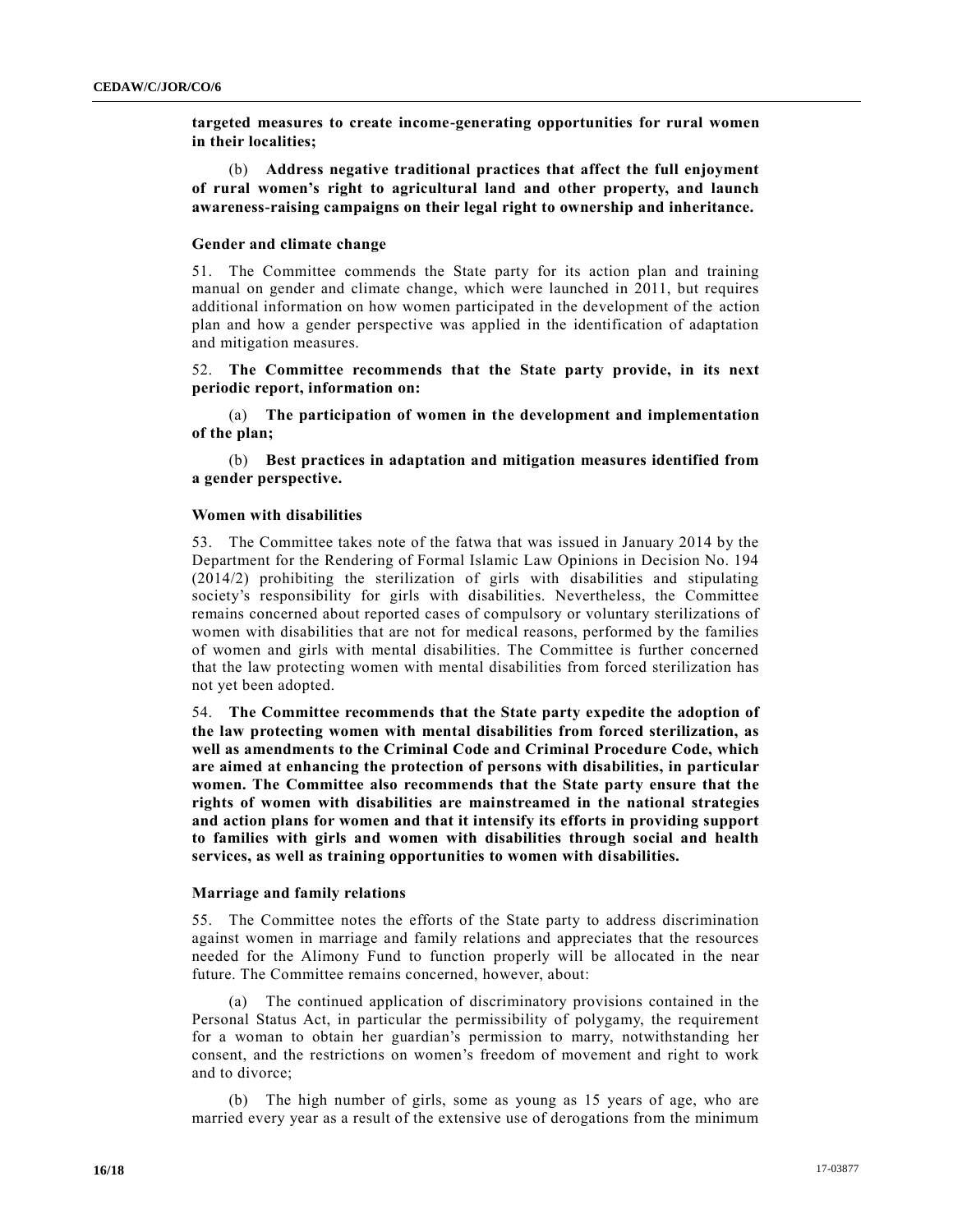age of marriage (which is set at 18 years) and the broad discretion left to sharia court judges and legal guardians in that respect;

(c) The persistent discrimination against women and girls in inheritance law, both as daughters and as widows;

(d) The tendency of sharia courts to rule in favour of the husband in divorce, alimony and child custody proceedings;

(e) The absence of women judges in sharia courts;

(f) The absence of legislation offering a civil alternative to the Personal Status Act, notwithstanding increasing demands from sectors of civil society.

56. **The Committee recommends that the State party review all discriminatory provisions of the Personal Status Act and, in particular:** 

(a) **Discourage and prohibit polygamous marriage in law and in practice, in line with the Committee's general recommendation No. 21 (1994) on equality in marriage and family relations and joint general recommendation No. 31 of the Committee on the Elimination of Discrimination against Women/ general comment No. 18 of the Committee on the Rights of the Child (2014) on harmful practices;**

(b) **Ensure equal rights between men and women with regard to marriage and divorce and eliminate restrictions on married women's freedom of movement and right to work;** 

(c) **Prevent the practice of early and/or child marriage in all societal groups with a view to giving priority to the best interests of girls and their right to education, and conduct awareness-raising campaigns concerning the many negative consequences of such marriages;**

(d) **Continue its efforts to enable girls and women to exercise their right to inheritance on an equal basis with their male counterparts and to enact legal provisions to ensure that, upon the dissolution of marriage, women have equal rights over property acquired during marriage;**

(e) **Establish an appeals mechanism to oversee sharia court proceedings and ensure that they do not discriminate against women in their judgments, especially in divorce, alimony and child custody proceedings;**

(f) **Appoint women judges in sharia courts;**

(g) **Introduce legislation offering a civil alternative to the Personal Status Act, based on the principles of equality and non-discrimination, in order to protect women and alleviate their legal, economic and social marginalization.** 

#### **Optional Protocol to the Convention**

57. **The Committee encourages the State party to ratify the Optional Protocol to the Convention.** 

### **Beijing Declaration and Platform for Action**

58. **The Committee calls upon the State party to use the Beijing Declaration and Platform for Action in its efforts to implement the provisions of the Convention.** 

#### **2030 Agenda for Sustainable Development**

59. **The Committee calls for the realization of substantive gender equality, in accordance with the provisions of the Convention, throughout the process of implementation of the 2030 Agenda for Sustainable Development.**